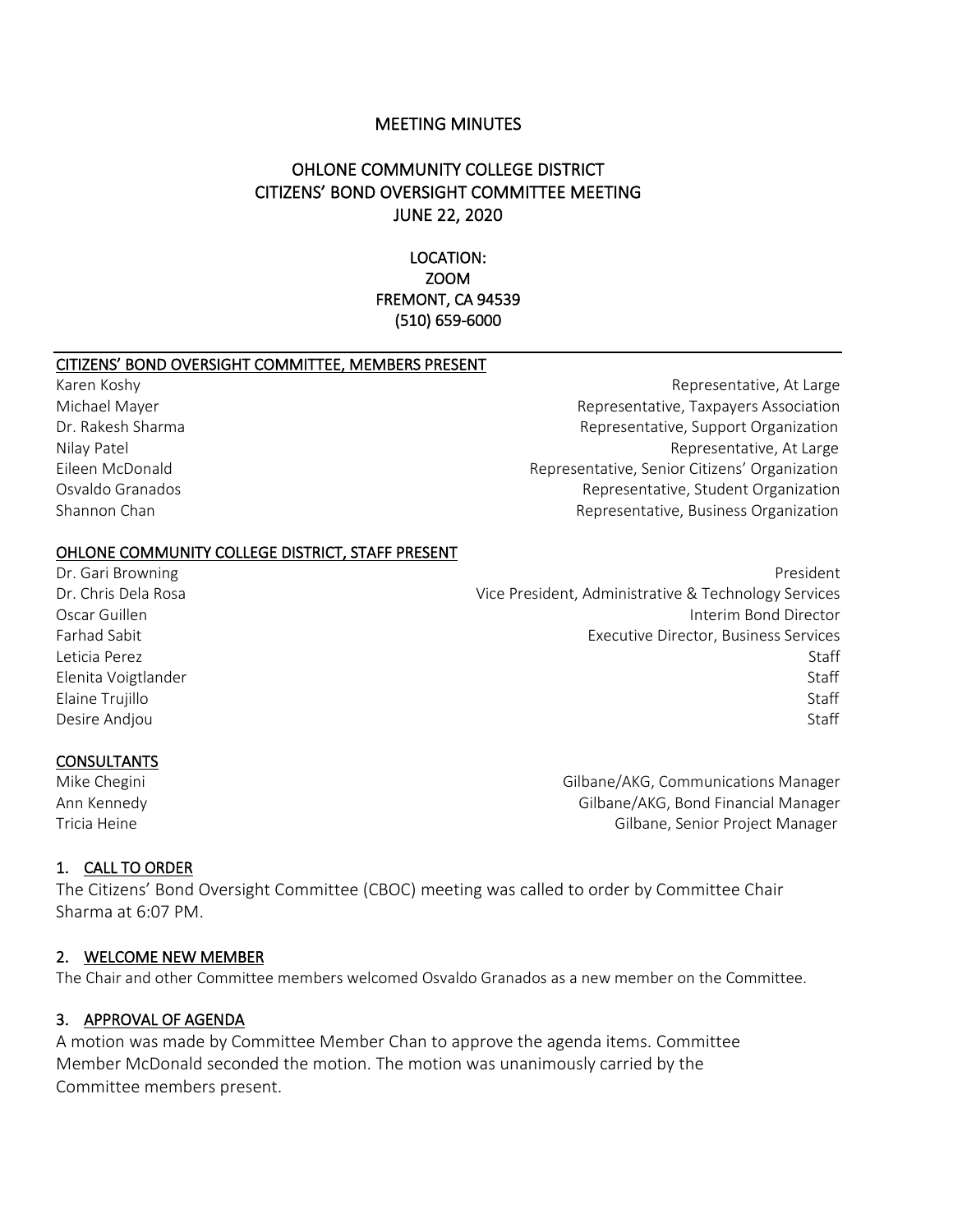# 4. APPROVAL OF MINUTES

Committee Member Mayer made a motion to approve the minutes from the previous meeting that took place on January 27, 2020. Committee Member Chan seconded the motion. Committee Member Granados abstained. The motion was unanimously carried by all other Committee members present.

## 5. COMMITTEE MEMBERS' ATTENDANCE REPORT

Committee Chair Sharma presented the attendance report to the Committee. The Committee expressed no concerns or changes.

## 6. COMMUNICATIONS FROM COMMITTEE MEMBERS

Committee Chair Sharma expressed appreciation to Dr. Browning for her years of service to Ohlone College and the CBOC Committee. Other members of the Committee also thanked Dr. Browning and expressed gratitude for her work and leadership, and that she will be greatly missed.

# 7. COMMUNICATIONS FROM STAFF

Dr. Dela Rosa informed the Committee that due to COVID-19, the campus had to be vacated. This opportunity was taken to work with contractors and finish up projects. During this time, instruction was moved remotely; this will be true for summer and to some degree the fall quarter as well. All of this is contingent on orders from the Alameda County Health Department. The Board of Trustees signed and emergency proclamation due to COVID-19 indicating the state of emergency. Certain projects kept moving, others had to stop due to restrictions from the state. As of today, all projects are back in full swing. He also informed the Committee of the local education funding initiative, and of information flyers that have been sent out to the community and

stakeholders not only providing information but asking for assistance in identifying priorities.

Dr. Dela Rosa informed the Committee of the following staff changes:

- Arti Damani retired, Elenita Voigtlander is now the new Bond Accountant
- Robert Dias retired, Oscar Guillen is now the Interim Bond Director
- Dr. Gari Browning will retire as of June  $30<sup>th</sup>$ ; Dr. Eric Bishop will be the new Superintendent/President starting on 7/1/2020

## 8. COMMUNICATIONS FROM THE PUBLIC

There were no communications from the public.

# 9. PROJECT UPDATES

Tricia Heine from Gilbane provided a brief presentation on the following construction projects:

- Soccer field lights project has been competed
- Decommissioning of portables has been completed
- Geothermal Phase 2 is in bidding phase
- North parking lots, storages, and modifications are near completion
- Building 4 is near completion